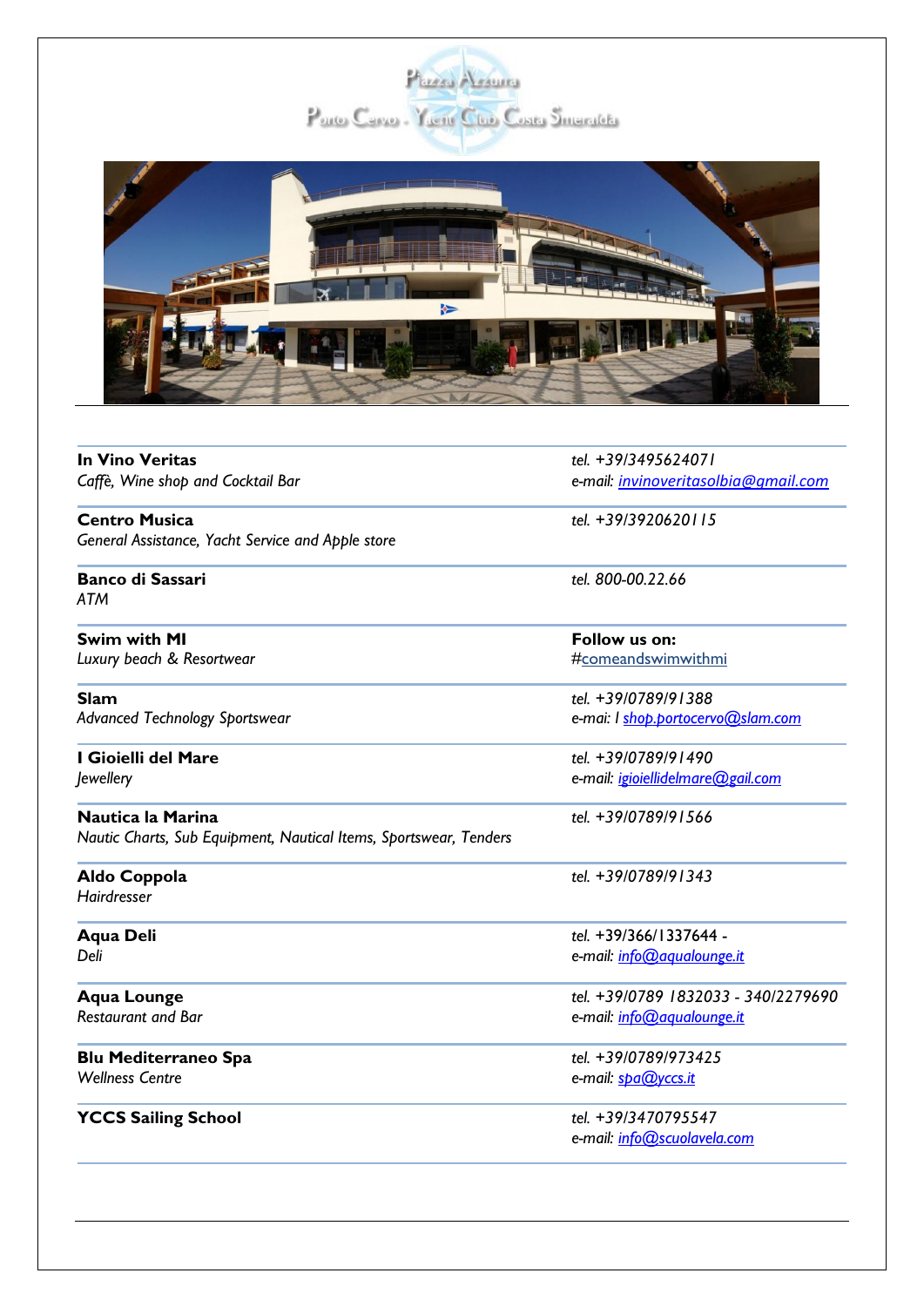

Via dei Lidi *[info@cantiericostasmeralda.com](mailto:info@cantiericostasmeralda.com) -* Zona Industriale *[www.cantiericostasmeralda.com](http://www.cantiericostasmeralda.com/)* 07026 Olbia

Cantiere Porto Cervo Srl *tel. +39/0789/905404 – fax +39/0789/91423* 07021 Porto Cervo *[info@cantiereportocervo.com](mailto:info@cantiere.com)* - *[www.cantiereportocervo.com](http://www.cantiereportocervo.com/)*

Cantieri Costa Smeralda S.p.A. *tel. +39/0789/58645 - fax +39/0789/57087*

# **NAUTICAL SERVICES**

### SEA WORLD SERVICES S.R.L. *tel. +39/0789/91693 - fax +39/0789/91374* Transfer of containers and boats by sea, [sws@swsportocervo.com](mailto:sws@swsportocervo.com)

sail equipment

assistance with yard services and [www.swsportocervo.com](http://www.swsportocervo.com/)

# **TOUR OPERATOR**

BLU WONDER DMC *tel. +39 0 789 957011* Hotel reservation, transfer, [info@bluwonder.com](mailto:info@bluwonder.com) large group logistic, travel agency [www.bluwonder.com](http://www.bluwonder.com/) rental services

# **ACCOMMODATION**

|                                                      | <b>Luxury Hotel</b>                                                                                                 |
|------------------------------------------------------|---------------------------------------------------------------------------------------------------------------------|
| <b>HOTEL CALA DI VOLPE</b>                           | tel. +39/0789/976111 - fax +39/0789/976617<br>caladivolpe@luxurycollection.com - www.caladivolpe.com                |
| <b>HOTEL PITRIZZA</b>                                | tel. +39/0789/930111 - fax +39/0789/930611<br>pitrizza@luxurycollection.com - www.pitrizzahotel.com                 |
| <b>HOTEL ROMAZZINO</b>                               | tel. +39/0789/977111 - fax +39/0789/96258<br>romazzino@luxurycollection.com - www.romazzinohotel.com                |
| <b>CERVO HOTEL &amp;</b><br><b>CONFERENCE CENTER</b> | tel. +39/0789/931111 - fax +39/0789/931613<br>cervo@Sheraton.com - www.hotelcervocostasmeralda.com                  |
|                                                      | <b>Hotel</b>                                                                                                        |
| <b>HOTEL LE GINESTRE ****</b>                        | tel. +39/0789/92030 - fax +39/0789/94087<br>info@leginestrehotel.com - www.leginestrehotel.com                      |
| <b>GRAND HOTEL IN PORTO CERVO ****</b>               | tel. +39/0789/91533 - fax +39/0789/91508<br>prenotazioni@grandhotelinportocervo.com - www.grandhotelinportocervo.it |
| <b>COLONNA COUNTRY ****</b><br>& SPORTING            | tel. +39/0789/91818 - fax +39/0789/91121<br>booking.country-sporting@itihotels.it - www.countrysportingclub.it      |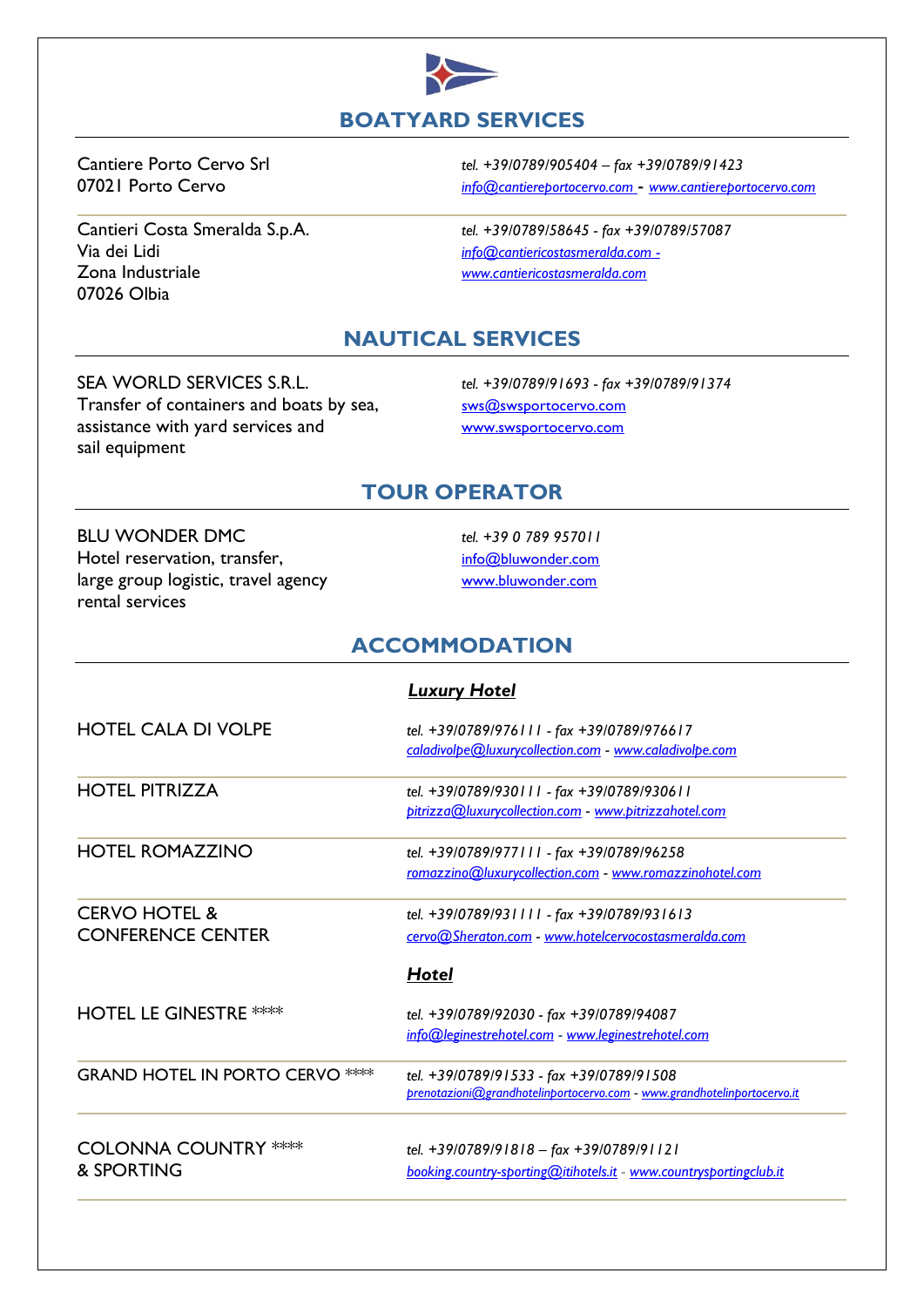

| <b>HOTEL RELAIS COLONNA ****</b>                                | tel. +39/0789/92627 - fax +39/0789/92672<br>relaiscolonna@itihotels.it - www.relaiscolonnaportocervo.it       |
|-----------------------------------------------------------------|---------------------------------------------------------------------------------------------------------------|
| <b>HOTEL BALOCCO ****</b>                                       | tel. +39/0789/91555 - fax +39/0789/91510<br>info@hotelbalocco.it www.hotelbalocco.it                          |
| <b>HOTEL LUCI DI LA MUNTAGNA ****</b>                           | tel. +39/0789/94510 - fax +39/0789/92229<br>info@lucidilamuntagna.it - www.lucidilamuntagna.it                |
| <b>DOLCE VITA HOTEL ****</b>                                    | tel. +39/0789/91855 - fax +39/0789/906532<br>info@hotel-dolcevita.it - www.hotel-dolcevita.it                 |
| <b>HOTEL LE PALME ****</b>                                      | tel. +39/0789/906011 - fax. +39/0789/906012<br>info@hotellepalmeportocervo.it - www.hotellepalmeportocervo.it |
| <b>HOTEL PICCOLO PEVERO ***</b>                                 | tel. +39/0789/94551 - fax +39/0789/92683<br>info@piccolopevero.it - www.hotelpiccolopevero-costasmeralda.com  |
| <b>SELIS HOTEL ***</b>                                          | tel. +39/0789/98630 - fax +39/0789/98631<br>info@selishotel.com - www.selishotel.com                          |
| <b>HOTEL VALDIOLA ***</b>                                       | tel. +39/0789/96215 - fax +39/0789/96652<br>info@hotelvaldiola.com - www.hotelvaldiola.com                    |
| <b>COLONNA PARK HOTEL****</b>                                   | tel. +39/0789/91238 - fax +39/0789/91178<br>colonnapark@itihotels.it - www.colonnaparkhotel.it                |
|                                                                 | <b>Apartments</b>                                                                                             |
| <b>RESIDENCE BOUGAINVILLAE</b>                                  | tel. +39/0789/91640 - fax +39/0789/91717<br>bougares@tiscali.it - www.bougainvillae.com                       |
| SEA WORLD SERVICES S.R.L.                                       | tel. +39/0789/91693 - fax +39/0789/91374<br>sws(Q)swsbortocervo.com www.swsbortocervo.com                     |
| <b>IMMOBILMARE s.n.c.</b>                                       | tel. +39/0789/91422 - fax +39/0789/91569<br>info@immobilmare.it - www.immobilmare.it                          |
| <b>RESIDENCE DELL'ORSO</b><br>Poltu Quatu                       | tel. +39/0789/99001 - fax +39/0789/957078<br>info@orsodiving.com - www.orsodiving.com                         |
| <b>BAGAGLINO / I GIARDINI DI PORTO CERVO</b><br>Liscia di Vacca | tel. +39/0789/906122 - fax +39/0789/906254<br>booking@bagaglinomultivillage.it - www.bagaglinomultivillage.it |
| DE LUXE HOME S.r.I.<br>Località Cala del Faro - Porto Cervo     | tel. +39/0789/906055 - fax. 0789/903411<br>info@deluxehome.it - www.deluxehome.it                             |